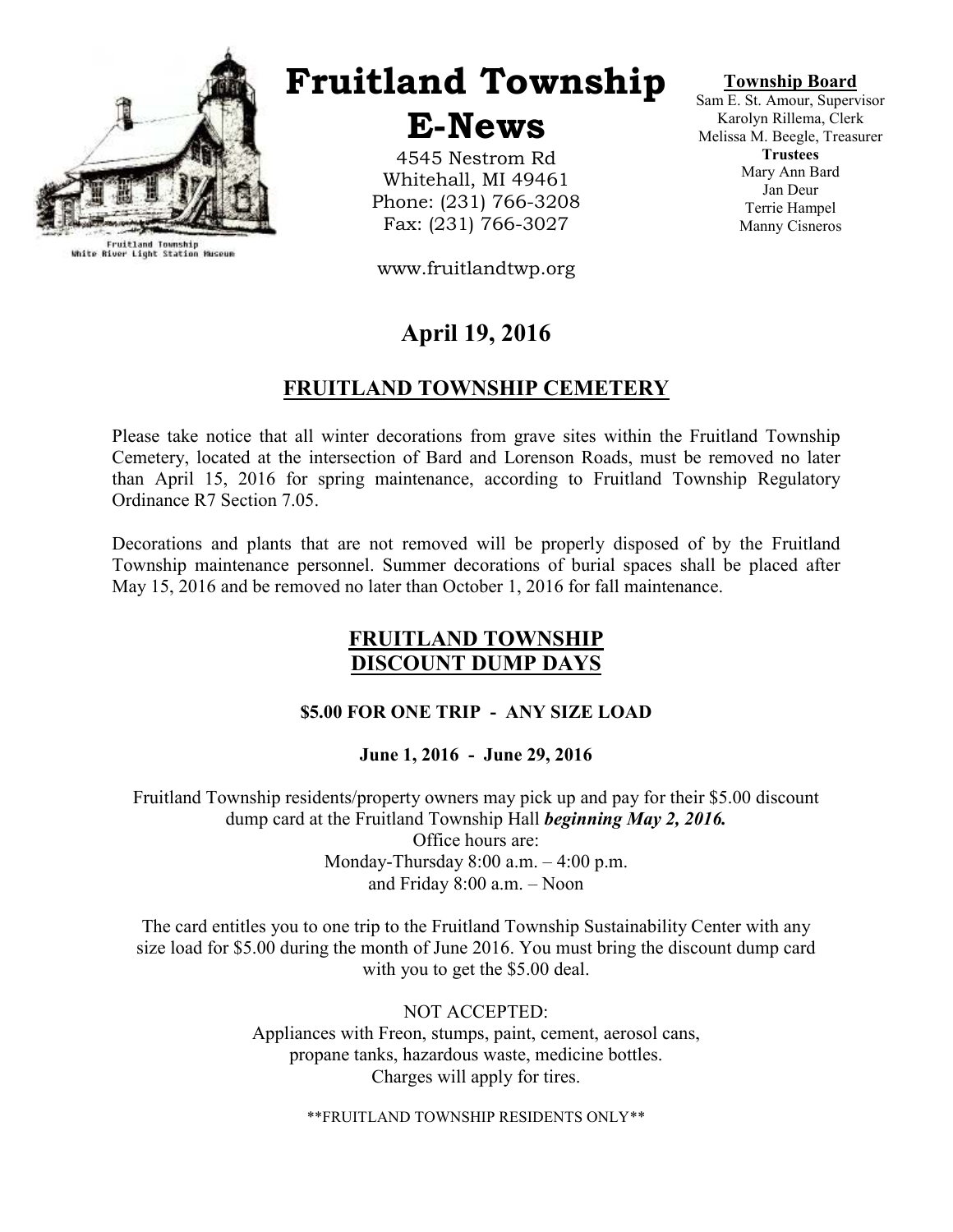### WHITE RIVER LIGHT STATION

The White River Light Station opens for the season on May  $27<sup>th</sup>$  at 10:00 a.m. Hours are Tuesday-Sunday from 10:00 a.m. – 5:00 p.m., closed on Monday. Prices to tour the museum and climb the tower are \$5 for adults and \$2 for children 12 and under. There are many events scheduled for the summer of 2016:

**Friday, June 17, 2016:** Yoga on the Lawn at the White River Light Station starting at 9:30 a.m. The session will be conducted by White River Yoga. Bring your yoga mats or large towels and water to drink and join SPLKA for Yoga. Rain date: Friday, June 24, 2016.

**Friday, July 8, 2016:** Yoga on the Lawn at the White River Light Station starting at 9:30 a.m. The session will be conducted by White River Yoga. Bring your yoga mats or large towels and water to drink and join SPLKA for Yoga. Rain date: Friday, July 15, 2016.

**Thursday, July 14, 2016:** Bring your chairs for an evening concert featuring Sweet Wednesday beginning at 7:00 p.m. Sweet Wednesday's songs spin tales that allow the listener to peek into the human soul in its most intimate and musical moments. Singer song writer Dave Falk and Lisa Housman met in 2001 and immediately knew there was a songwriting, performing chemistry at work. Since then, the duo has released three albums to critical acclaim, toured extensively and been featured on radio and television programs throughout the U.S. and abroad. The light station will be open additional hours July  $14^{th}$  from 6:00-8:00 p.m. Rain location: Fruitland Township Hall, 4545 Nestrom Road.

**Saturday, July 23, 2016:** Bring your chairs for an afternoon concert featuring W.M. I Dulcimer Friends beginning at 2:00 p.m. They are a group of acoustic musicians that between them have decades of experience playing folk music, the music of our ancestors handed down through time. This is the music played in grange halls for square dances. The musicians will be playing dulcimers, guitars, and fiddles to mention a few. They play for the love of music. Bring the family, your blankets or lawn chairs and enjoy an afternoon of folk inspired music while visiting and exploring the White River Light Station. The museum and tower will also be open for the standard admission charge. Rain location: Fruitland Township Hall, 4545 Nestrom Road.

**Thursday, July 28, 2016:** The WRLS will hold an evening concert featuring Wyatt and Shari Knapp beginning at 7:00 p.m. Known for their sparkling vocals, lush harmonies, and tasteful blend that sets them apart, this personable and engaging husband-wife duo has warmed the hearts of audiences throughout Michigan and beyond. While remaining true to their traditional and Americana roots, their music reaches into genres as rich and diverse as bluesy folk, "high lonesome" bluegrass, and timeless classics of the 1940's. Shari's rhythm guitar provides a pleasing foundation for Wyatt's finger-style and flat-picking guitar leads, as the two serve up fresh arrangements of obscure covers, time-tested favorites and original tunes for audiences of all ages. Remember to bring your lawn chairs. The light station will be open additional hours July 28<sup>th</sup> from 6:00-8:00 p.m. Rain location: Fruitland Township Hall, 4545 Nestrom Road.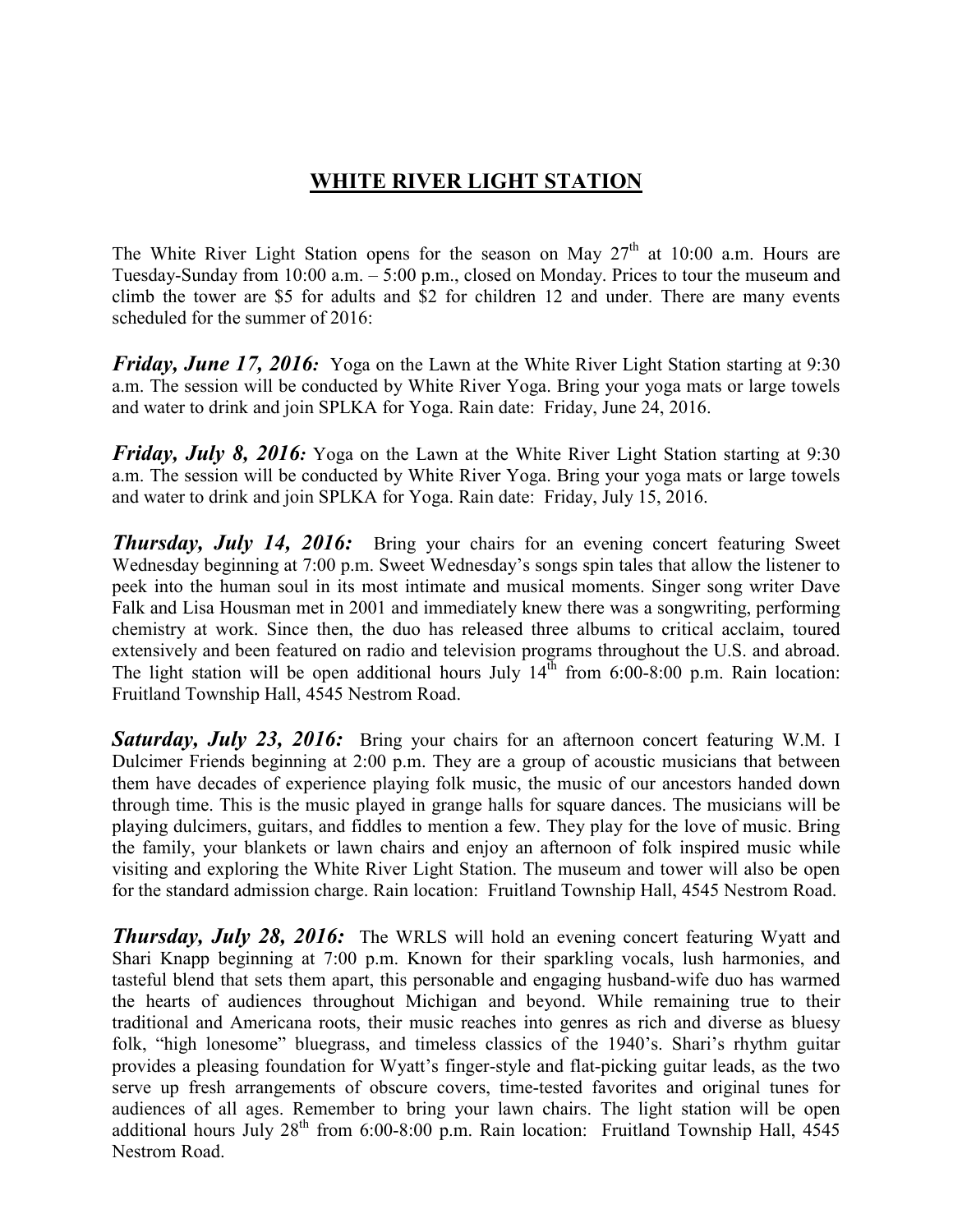**Friday, August 5, 2016:** Yoga on the Lawn at the White River Light Station starting at 9:30 a.m. The session will be conducted by White River Yoga. Bring your yoga mats or large towels and water to drink and join SPLKA for Yoga. Rain date: Friday, August 12, 2016.

Friday, August 5, 2016: Bring your chairs for an evening concert featuring Roadside Buskers beginning at 7:00 p.m. Roadside Buskers is an acoustic duo that speaks to the heart of Americana and folk music lovers. David Lytle and Ruthie Eilers deliver a high-energy musical experience that ranges from acoustic blues and ballads to songs of the heartland and the struggles of the human spirit. David's driving rhythm guitar and vocals combine with Ruthie's powerful voice and mandolin to bring a duo that is fiery and soulful. The light station will be open additional hours August  $5<sup>th</sup>$  from 6:00-8:00 p.m. Rain location: Fruitland Township Hall, 4545 Nestrom Road.

Saturday, August 6, 2016: The WRLS will hold an evening concert featuring Bob Hauslar beginning at 7:00 p.m. Bob has had a fantastic career with the opportunity to work with some of the finest musicians in the world. He puts his heart in every performance, from the smallest house concert to the largest stage. He knows it's all about being in the moment. Most of all he wants to please his audience and let them experience the music in their own unique way. Bob is always open to new and exciting ways to share the music. Remember to bring your lawn chairs. The light station will be open additional hours August  $6<sup>th</sup>$  from 6:00-8:00 p.m. Rain location: Fruitland Township Hall, 4545 Nestrom Road.

### Township Meetings for May 2016

 Monday, May 2, 2016 – Parks & Recreation Commission – 7:00 p.m. Thursday, May  $5$ , 2016 – Planning Commission – 6:30 p.m. Monday, May 9, 2016 – Township Board Work Session – 10:00 a.m. Monday, May  $16$ ,  $2016$  – Township Board – 5:00 p.m.

Fruitland Township Offices will be closed Monday, May 30, 2016 in observance of Memorial Day.

### MUSKEGON COUNTY RECYCLING EVENT

Please see the flyer on the next page for more information on the Muskegon County Recycling Event taking place on Saturday, April 23, 2016 from 9:00 am to 1:00 pm.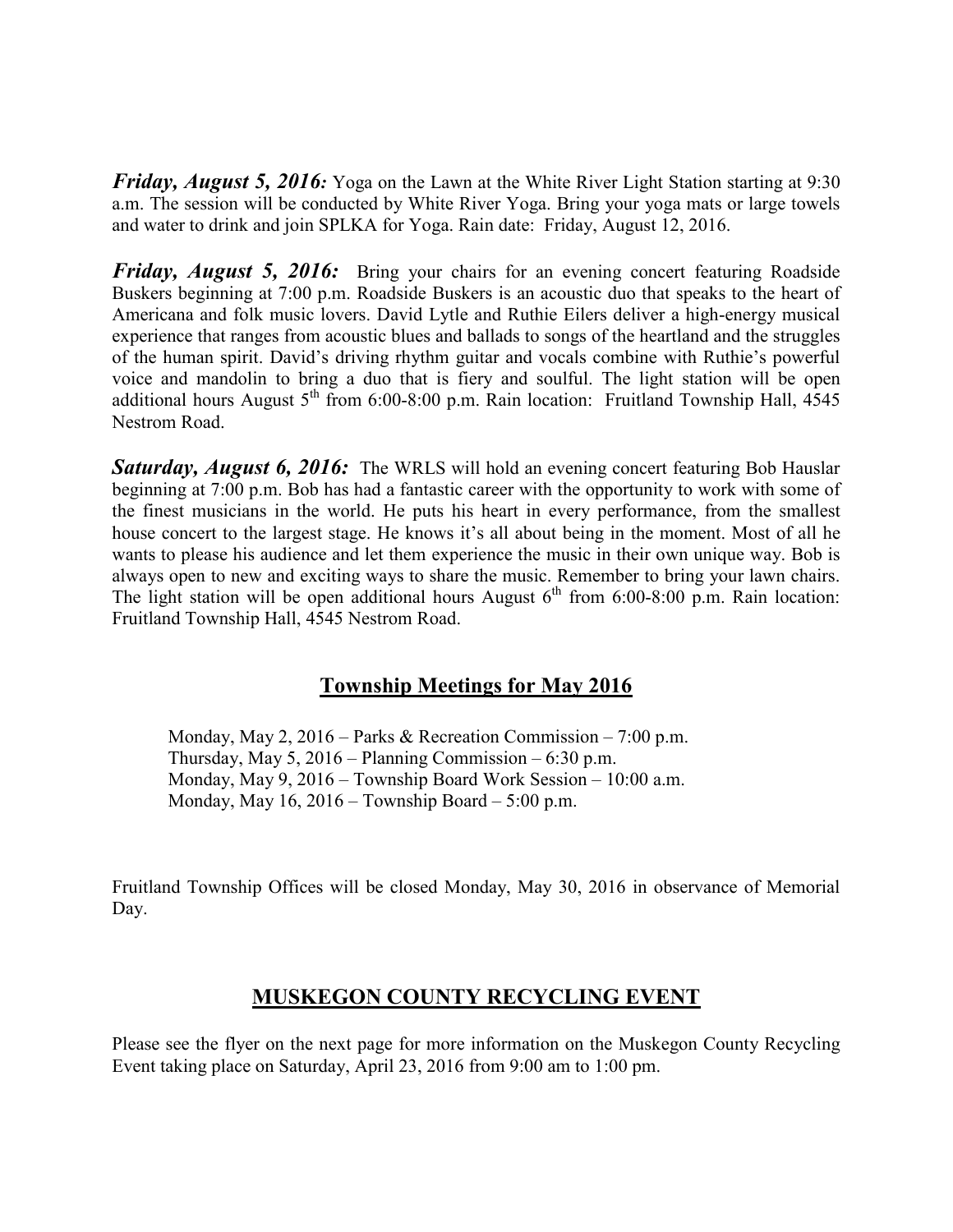APRIL 23, 2016 TURD 9AM  $\ddot{\phantom{0}}$  $\overline{\phantom{a}}$ 1 P M ΑY  $\ddot{\phantom{a}}$ 









FREE TO COUNTY RESIDENTS ONLY



RASH NOT ACCEPTED.

# **RAIN OR SHIN**

## **SCRAP TIRES**

No larger than 34" in diameter (car and truck tires only) and no more than 7 tires per household (with or without rims).

# **HAZARDOUS WASTE**

Including mercury, petroleum products, antifreeze, pesticides, herbicides, acids, bases, CFL and fluorescent light bulbs, and oil based paint products. Must be in containers no greater than 6 gallons; NO drums of any kind.

# ELECTRONICS

Including computers, peripherals, TV's, and other electronic devices. Nisit: www.valleycityer.com/equipment-accepted for a full listing of accepted items.

# SENSITIVE DOCUMENT SHREDDING

Bring up to 100 lbs of sensitive documents (paper clips and staples ok) to have shredded onsite.

<sup>=</sup>Sevel a di come continuati.<br>A concello dell'Inte determina A-Event 4

refuse a graces

VISIT: WWW.CO.MUSKEGON.MI.US/HHW





Funding for this event: Muskegon County Solid Waste Andreas Arrivante de Carlos de Car

**OR** 

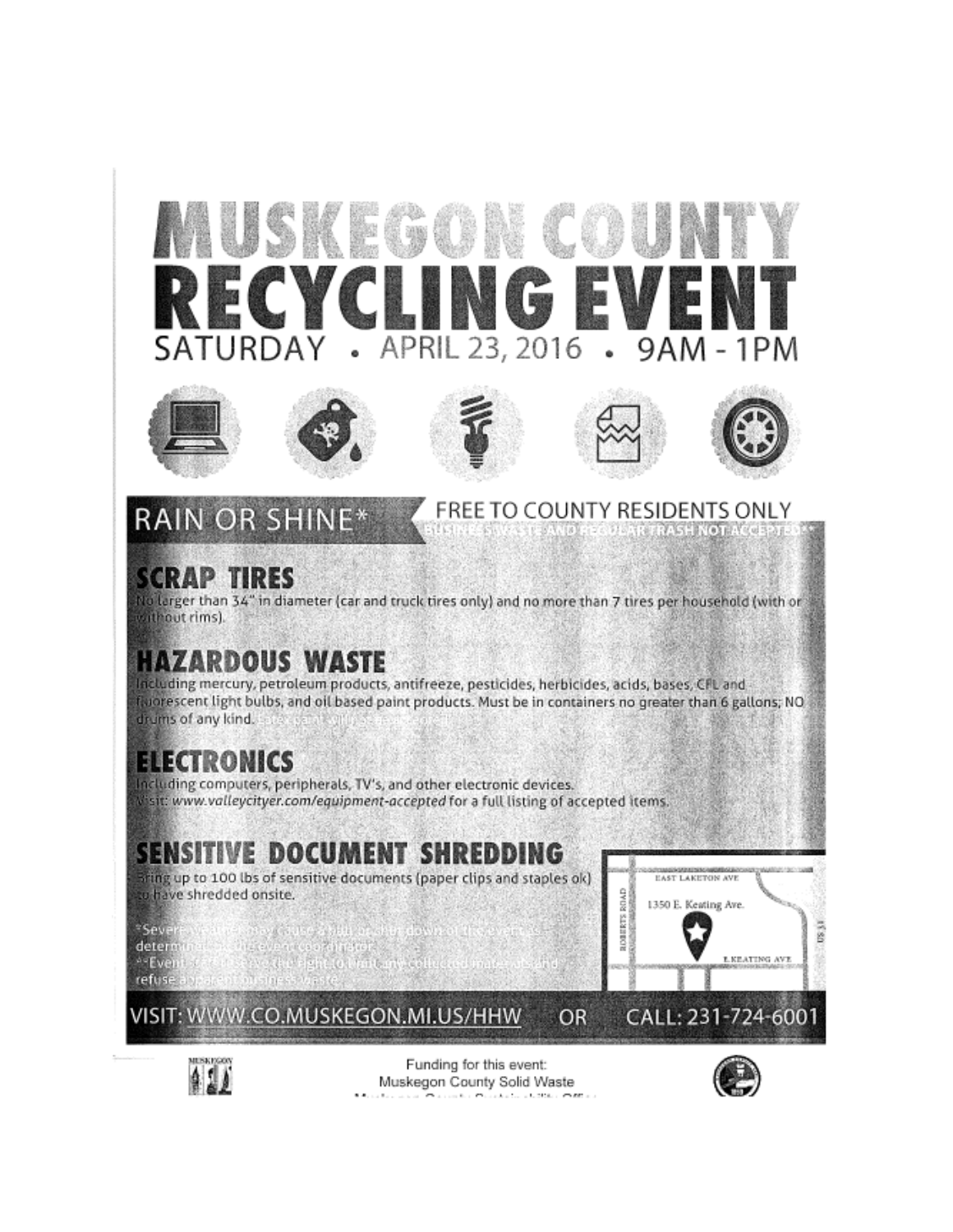## DCWA Newsletter – Spring 2016

## 2015 CLMP Results

#### Water quality and trophic status

Figure 1 summarizes the data from last year's Cooperative Lakes Monitoring Program (CLMP). The results show that little change has occurred in the lake's trophic status (productivity, or degree of nutrient enrichment), whether measured by water clarity (Secchi disk), algal abundance (chlorophyll-a), or nutrient availability (total phosphorus). Water quality remains high, and biological productivity is sufficient to support diverse plant and animal communities.

Oxygen is depleted at depths below about 20 ft during the warmer months. This results when warming of surface waters divides the lake into zones of different densities: a warm, less dense upper layer underlain by a cold layer of higher density. The density difference inhibits vertical mixing and isolates deeper waters from contact with the atmosphere. Oxygen depletion occurs as dead plant cells and other detritus sink to the bottom and undergo bacterial decomposition. The nutrients that are released by this process remain in the depths until Fall cooling breaks down the layering and allows the lake to 'turn over'.

There is no evidence of a need to change management practices, as long as nutrient inputs from external sources remain near current levels. Duck Lake benefits enormously from its largely undeveloped northern shore, as well as from the absence of high-density development elsewhere. Other positive factors include low-density development upstream in the watershed and little agriculture; a wide, wooded buffer strip along Duck Creek below Simonelli Road; and the wetland through which the creek flows between Orshal and Nestrom Roads. All these factors act to limit nutrient inputs from Duck Creek.

The DCWA's monitoring efforts will continue in 2016, provided we can maintain the necessary level of volunteer participation. You can be a part of this effort, even if you can only spare a few hours. Please consider volunteering (email@dcwa.com).

#### Exotic plant watch

We are pleased to report that last year's survey did not turn up any new introduced aquatic plants in Duck Lake (see Figure 2). However, the lake remains under constant threat of new introductions, mostly because boats and gear that see use in other water bodies are regularly launched from the State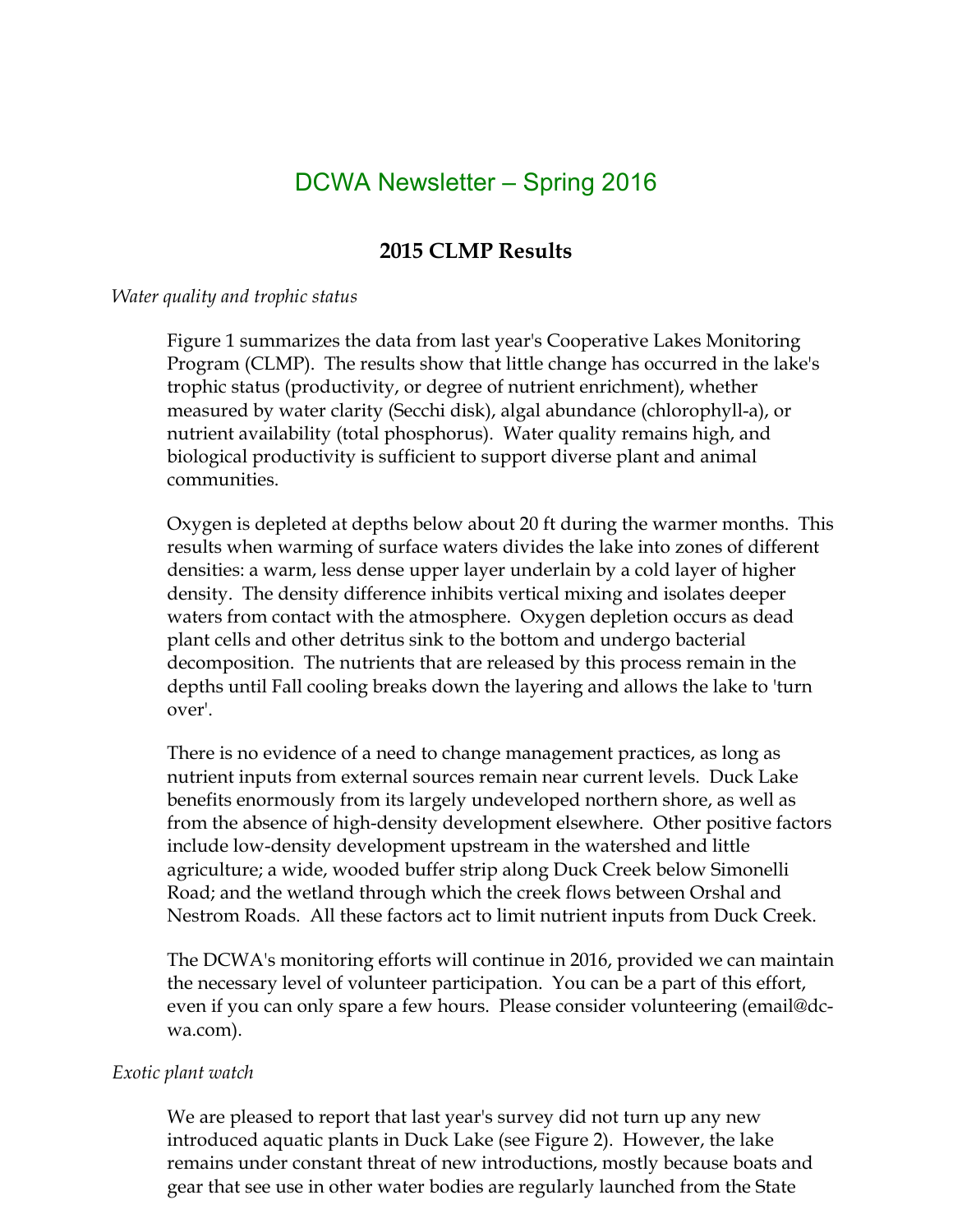Park. For example, curly leaf pondweed is present in nearby White Lake, albeit not at nuisance levels, and hydrilla occurs in northern Indiana lakes.

Efforts to combat the spread of aquatic invasive species, both plants and animals, is intensifying at the State level. Look for upcoming information on the DCWA website and Facebook page about what we can do locally to help protect our lake.

In 2016, DCWA will continue to undertake surveys of Duck Lake's plant community, using both rake sampling and SCUBA observations, in order to get early warning of any new introductions. Please let us know if you are interested in assisting with this effort (email@dc-wa.com).

#### Shoreline assessment

Last year saw the kick-off of shoreline assessments as part of MiCorps' program of volunteer lake monitoring. As Figure 3 shows, Duck Lake was one of the pioneer participants, scoring higher than other lakes taking part in the inaugural round. Lakes with higher scoring shorelines exhibit better water quality and healthier, more diverse plant and animal communities.

Higher scores in this type of assessment are associated with shorelines that are more natural, ones with native-plant buffer strips at the water's edge to limit runoff; rooted aquatic plants such as reeds and water lilies in the shallows to stabilize the bottom; and large woody debris to provide habitat for amphibians, small fish, shore birds, etc.

Lower scores are associated with 'hardened shorelines' such as sea walls, manicured lawns that extend to the water's edge, and eroding soils.

While some of Duck Lake's southern shore has desirable characteristics, it is the largely undeveloped northern shore that contributes most to the lake's favorable rating overall. To learn more about shoreline management practices and their impact, a good place to start is Michigan's Natural Shoreline Partnership (http://www.mishorelinepartnership.org/).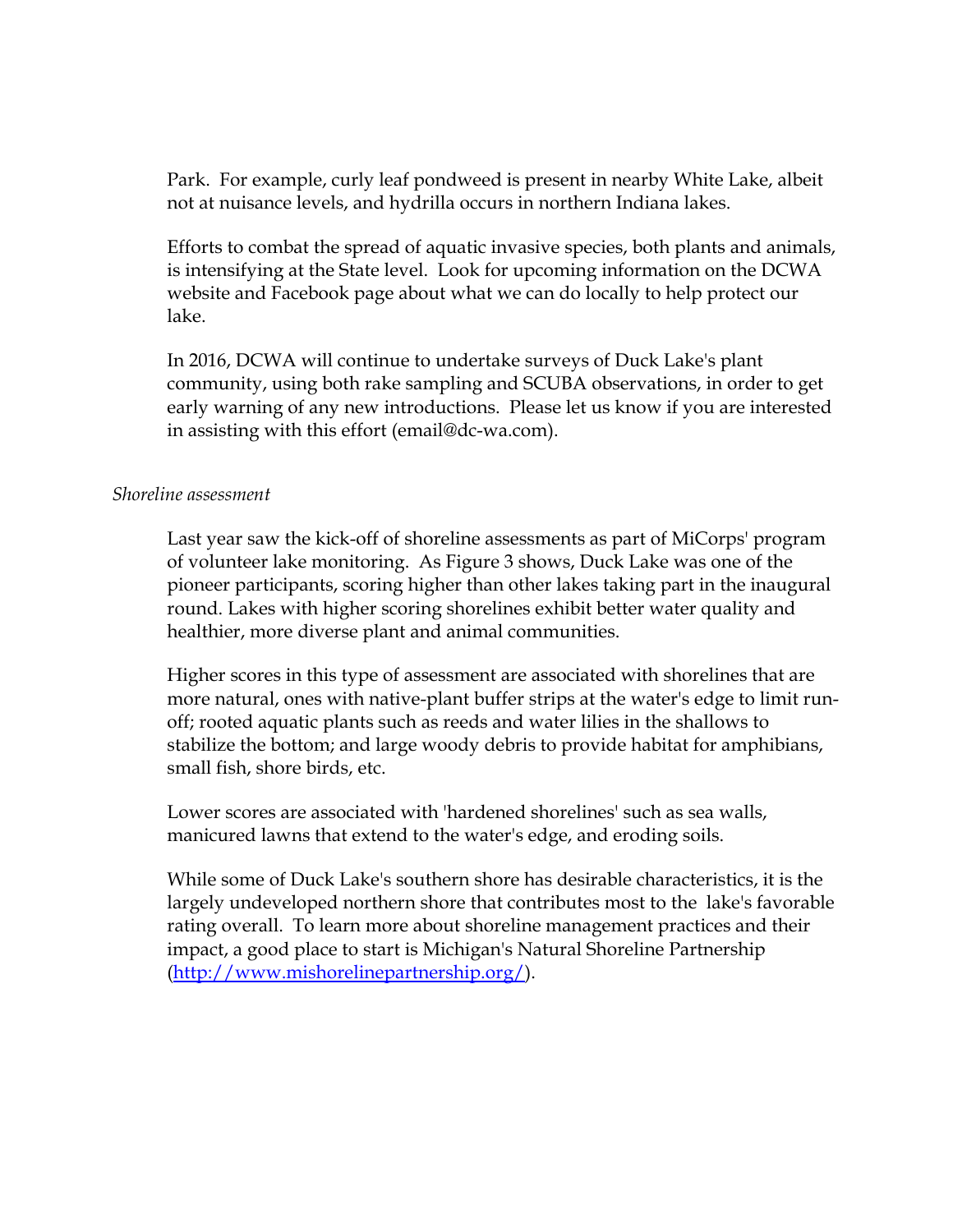

Central Michigan University students conduct research on Duck Lake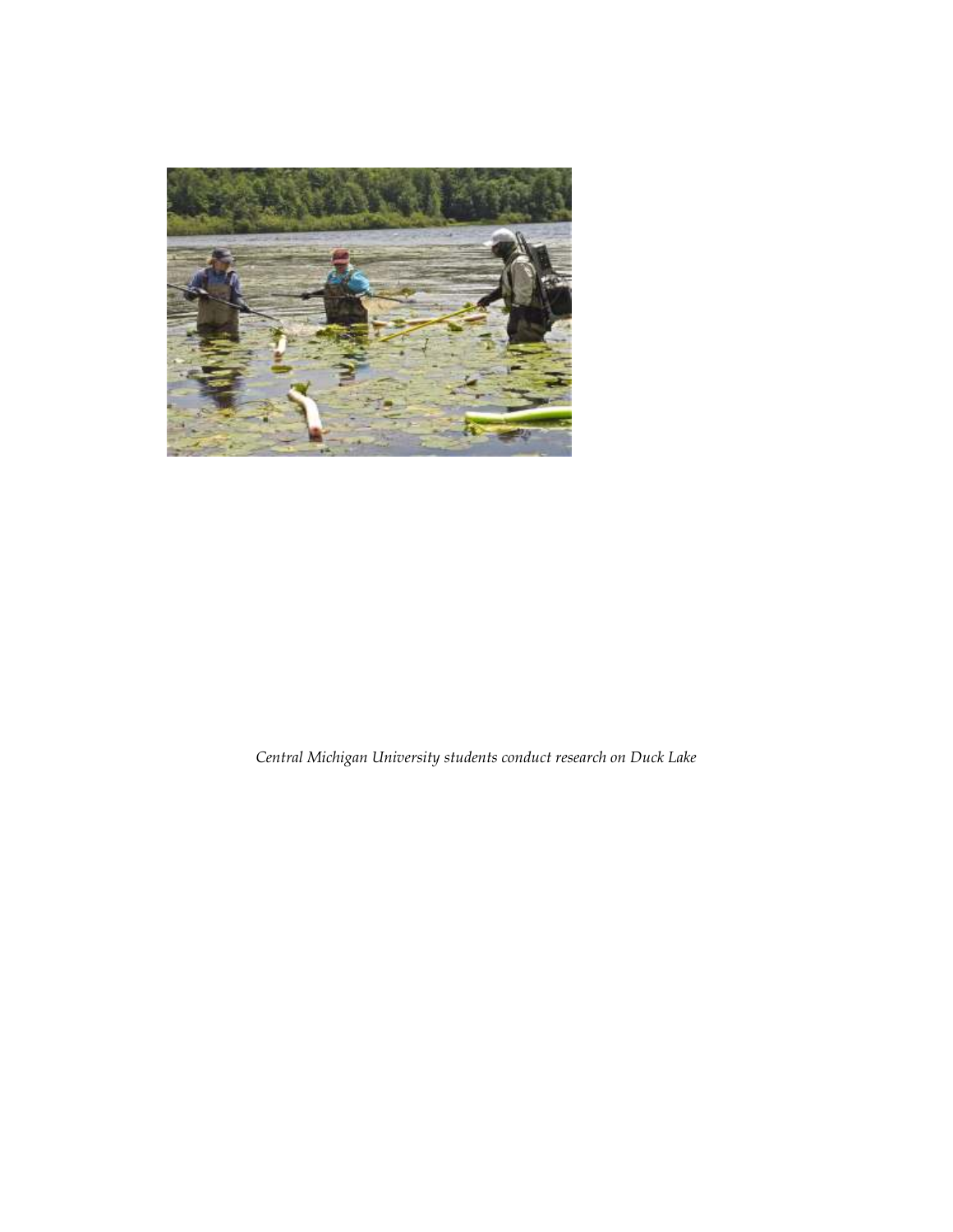Site Id: 610778

#### Duck Lake, Muskegon County

#### **2015 CLMP Results**





Figure 1. Water quality and trophic status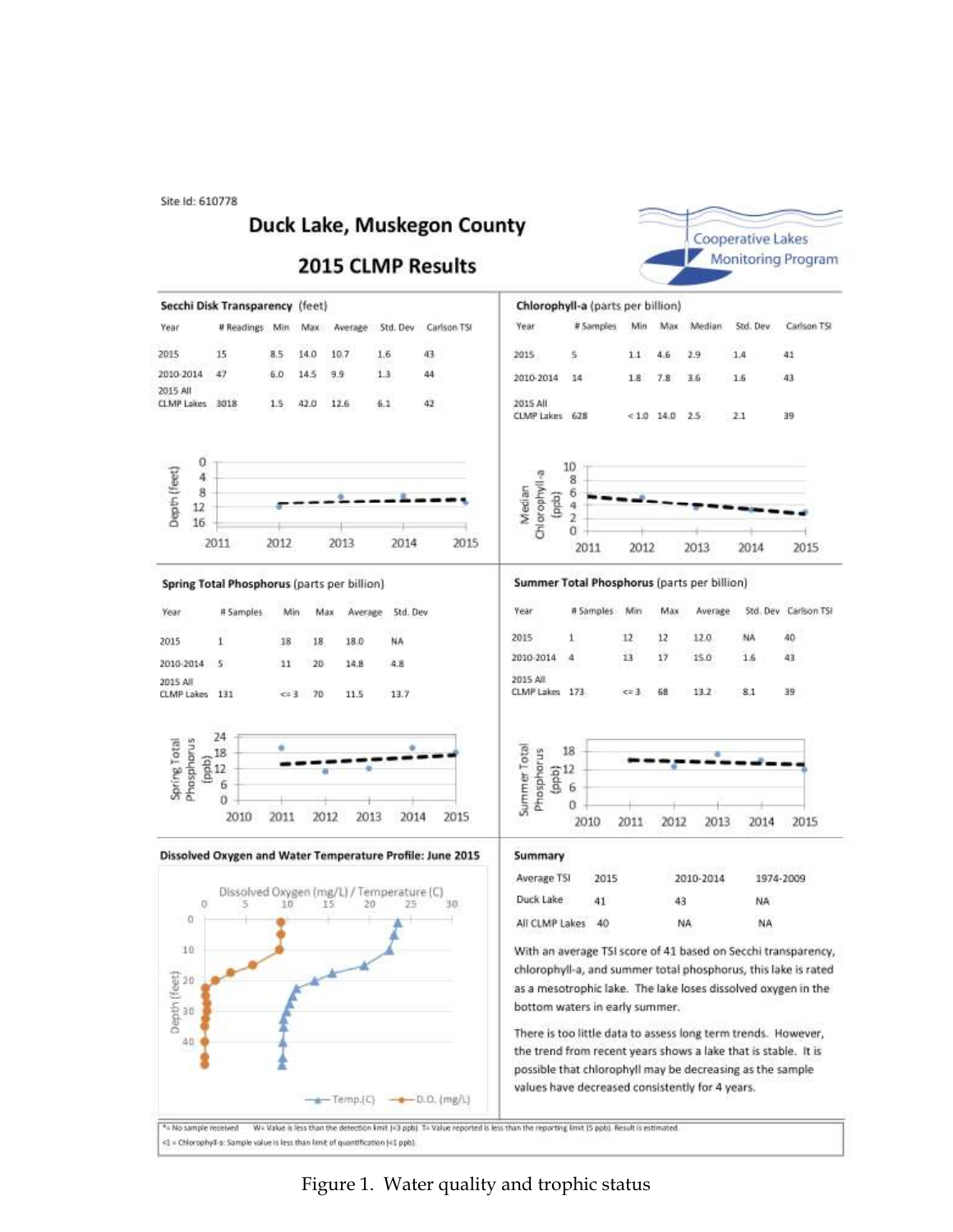Site Id: 610778

## Duck Lake, Muskegon County 2015 Exotic Aquatic Plant Watch Results



The Exotic Aquatic Plant Watch was conducted on Duck Lake in 2015.

This survey involves sampling at multiple locations around the lake to detect new invaders, and document the extent of known invaders. While notes on other plant species may be recorded during the survey, the effort focuses on four highly invasive species: Eurasian watermilfoil (Myriophyllum spicatum), starry stonewort (Nitellopsis obtusa), curly-leaf pondweed (Potamogeton crispus), and Hydrilla (Hydrilla verticillata).

The table below summarizes the results of the 2015 Exotic Aquatic Plant Watch on Duck Lake.

|                             | Duck Lake, Muskegon County              |                                                                             |  |  |  |  |  |
|-----------------------------|-----------------------------------------|-----------------------------------------------------------------------------|--|--|--|--|--|
|                             | 2015 Exotic Aquatic Plant Watch Results |                                                                             |  |  |  |  |  |
| <b>Survey Dates: July 5</b> |                                         |                                                                             |  |  |  |  |  |
| <b>Species</b>              | <b>Status</b>                           | <b>Comments</b>                                                             |  |  |  |  |  |
| Eurasian watermilfoil       | <b>FOUND</b>                            | At township park beach,<br>State Park boat launch, and<br>Marcus Park beach |  |  |  |  |  |
| Starry stonewort            | Not found                               |                                                                             |  |  |  |  |  |
| Curly-leaf pondweed         | Not found                               |                                                                             |  |  |  |  |  |
| Hydrilla                    | Not found                               |                                                                             |  |  |  |  |  |

Visit the MiCorps Data Exchange {www.micorps.net} or contact the lead volunteer on your lake for more details on the survey, including sampling locations, maps, and abundance information, and for information on past surveys.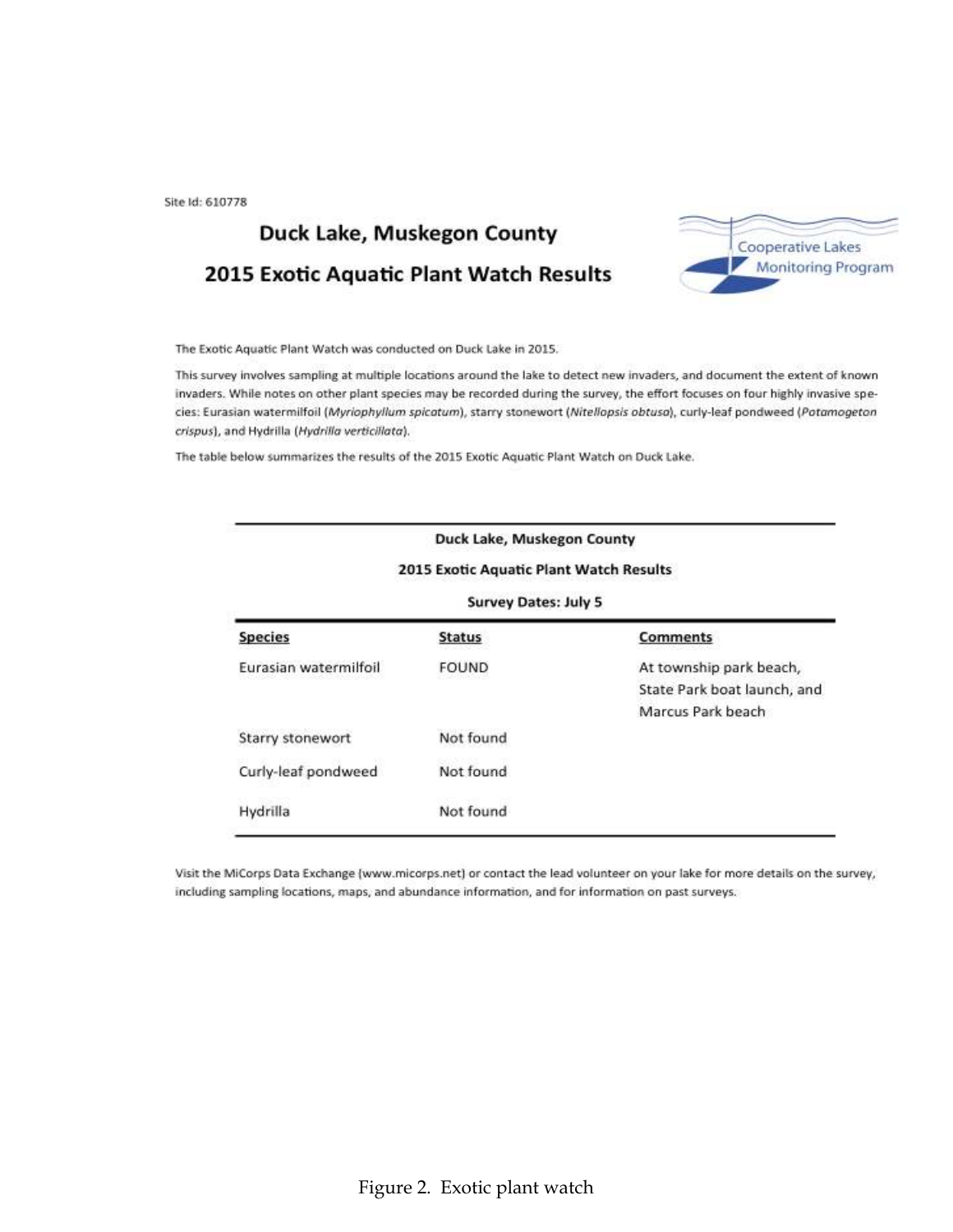Site Id: 610778

## Duck Lake, Muskegon County 2015 Score the Shore Results



The Score the Shore Habitat Assessment was conducted on Duck Lake in 2015.

This assessment involves rating 1000 foot sections of shoreline for aquatic vegetation, shoreline vegetation, erosion, and erosion control practices (like sea walls). Each shoreline section is given three scores ranging from 0-100 for the categories of Littoral, Riparian, and Erosion Management. The three scores are averaged to produce a average section score. Then a total score is given to the entire lake by averaging all of the average section scores. A score of 0 indicates a shoreline that has been extremely disturbed by human impacts and no natural shoreline remains. A score of 100 indicates a shoreline that is nearly pristine.

\*Note for 2015 volunteers: CLMP staff scaled all of your observations to a 0-100 scale to make interpretation easier. In the future, this will be a standard practice that volunteers do themselves.

In 2015, seven lakes participated in the Score the Shore parameter. The following table shows a comparison of all of the lakes (sorted by total score, highest to lowest).

| Lake         | $N$ of<br>Lakeshore<br><b>Sections</b> | Houses/Docks<br>per 1000 ft | Averages           |          |          |         |
|--------------|----------------------------------------|-----------------------------|--------------------|----------|----------|---------|
|              |                                        |                             | <b>Total Score</b> | Littoral | Riparian | Erosion |
| Duck         | 15                                     | 5.9                         | 79                 | 67       | 82       | 87      |
| Deer         | 13                                     | 11.0                        | 74                 | 80       | 65       | 77      |
| Independence | 36                                     | 8.2                         | $-71$              | 64       | 70       | 79      |
| Pleasant     | 15                                     | 13.2                        | 58                 | 50       | 52       | 73      |
| Stony        | 20                                     | 15.7                        | 55                 | 55       | 44       | 65      |
| Klinger      | 25                                     | 28.0                        | 48                 | 39       | 50       | 56      |
| Eagle        |                                        | 67.1                        | 42                 | 45.      | 27       | 56      |

#### Analysis specific to Duck Lake:

Duck Lake scored well in the riparian score, meaning that (in general) there were plentiful non-mowed areas. Duck Lake also scored well in erosion management, meaning that there was a low amount of sea walls and other shoreline erosion structures.

The weakest point of Duck Lake assessment was the littoral zone (shallow water near the shore). Increasing aquatic vegetation, allowing fallen trees to remain in the water, and reducing shoreline erosion would be the primary way to boost the this score. A score 67 for the littoral zone is not bad, but if residents in Duck Lake want to improve the



overall shoreline quality, this is the component to concentrate on.

There was one 1000 foot section that was particularly problematic in Duck Lake. The graph above shows that 14/15 of the 1000 foot sections score either a Fair (score of 51-75) or Good (score greater than 75), but one section scored as Poor (score of 26-50). This section was section 5, which had a total score of 41 (littoral score of 50, riparian score of 27, and shoreline management score of 44). The full score breakdown for each section can be obtained by requesting it of Paul Steen (psteen@hrwc.org).

#### Figure 3. Shoreline quality assessment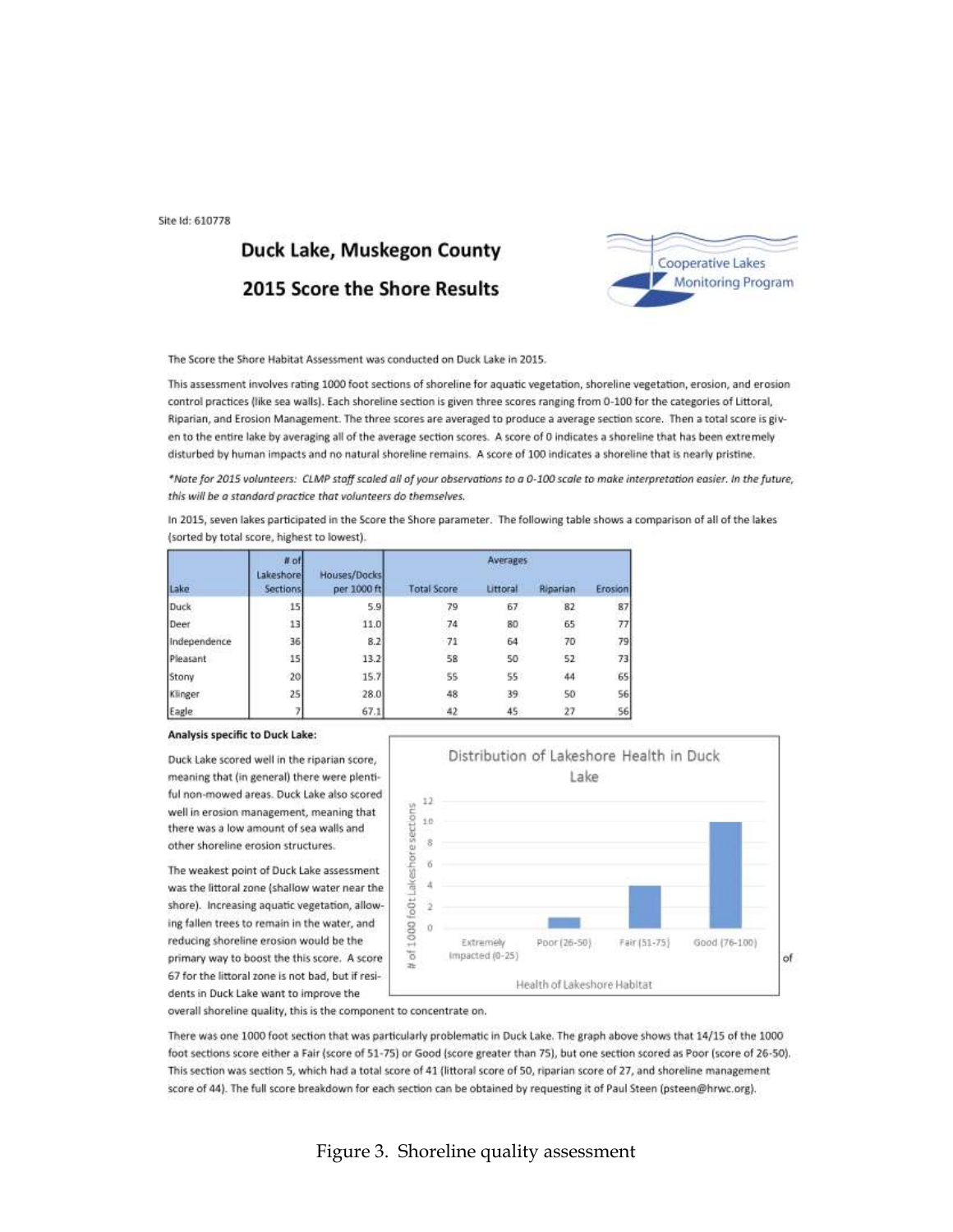## \$460,000 Conservation Project to Protect Duck Creek

In a major step forward for watershed protection, the Land Conservancy of West Michigan (LCWM) recently announced an award of \$325,000 in federal funds from the Michigan Department of Environmental Quality for the project "Duck Creek Protection, Information, and Outreach". Local match in the amount of \$135,000 brings the total project funding to \$460,000.

The LCWM will partner with the Muskegon Conservation District and the Duck Creek Watershed Assembly to implement the project's objectives.

The project will focus on three goals:

- •protect priority natural land in the watershed by means of a permanent conservation easement •increase public awareness and understanding of water quality issues in the watershed
- •incorporate recommendations from the Watershed Management Plan into local master plans and zoning ordinances

The project will lead to one or more conservation easements written to protect water quality in Duck Creek through restrictions on incompatible uses and the preservation of natural vegetation and wetlands along the stream.

The Duck Creek Watershed Assembly is named as a Supporting Partner for several tasks in the project work plan. These include implementation of education activities; improvements to the DCWA website; enhancements of the DCWA newsletters; preparation of press releases; and development and distribution of informational packets for riparian landowners.

Contributed by April Scholtz, LCWM

### Michigan's Adventure Update

Recent inquiries by several DCWA members to Michigan's Department of Environmental Quality (DEQ) found that the agency has yet to take action on Michigan's Adventure's (MA) application to increase its discharge of treated sewage severalfold. It is DCWA's position that the permit should be denied, given the following circumstances: 1) the discharges are being, and will be, made into highly permeable soils that overly a shallow groundwater aquifer at the headwaters of Duck Creek; and 2) the waste stream can instead easily be connected to the regional sewer line that passes within a few yards of MA's current treatment facility.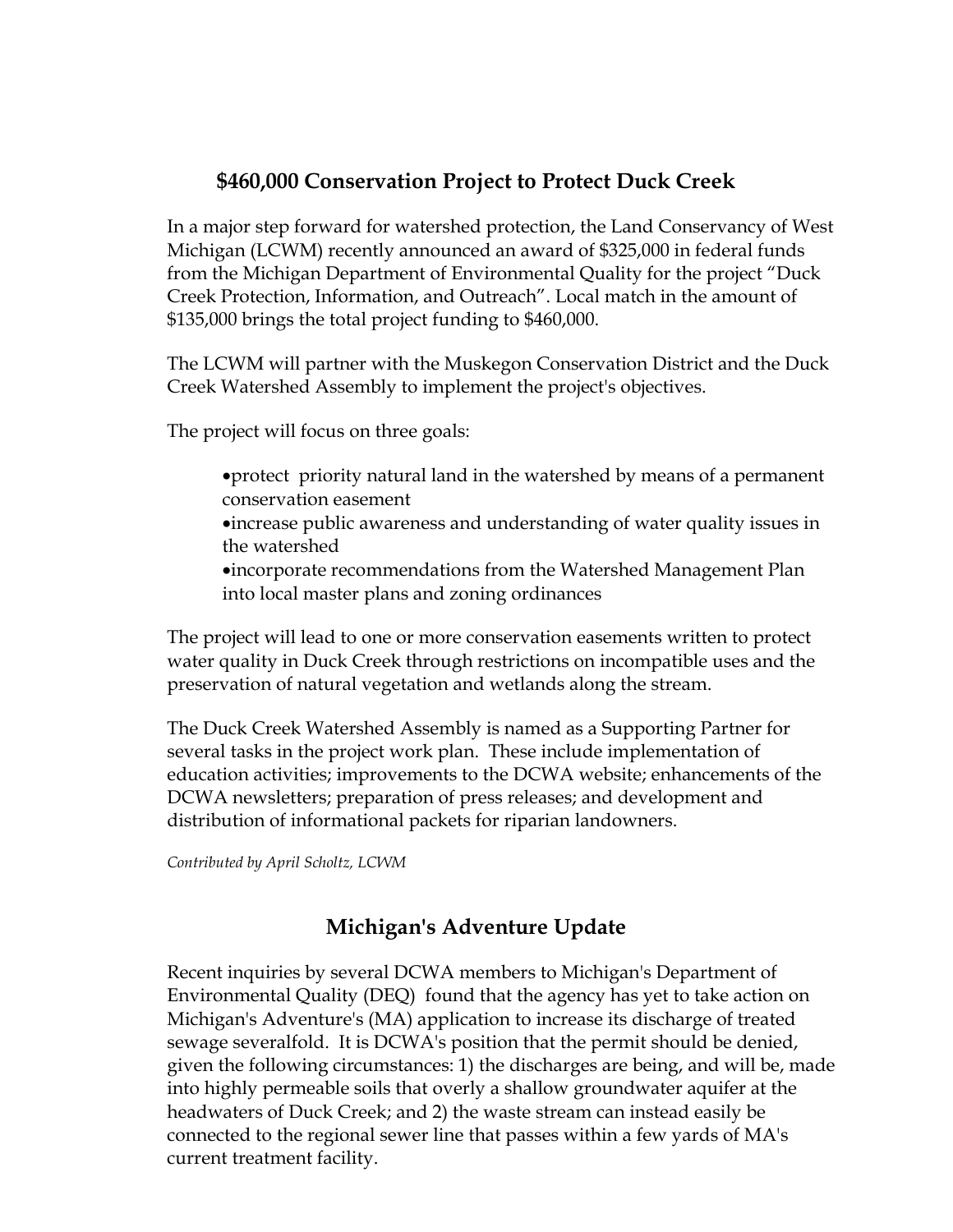Representatives of DCWA intervened at a public hearing on the matter that DEQ convened in Autumn 2015. We will continue to follow up and report on the situation.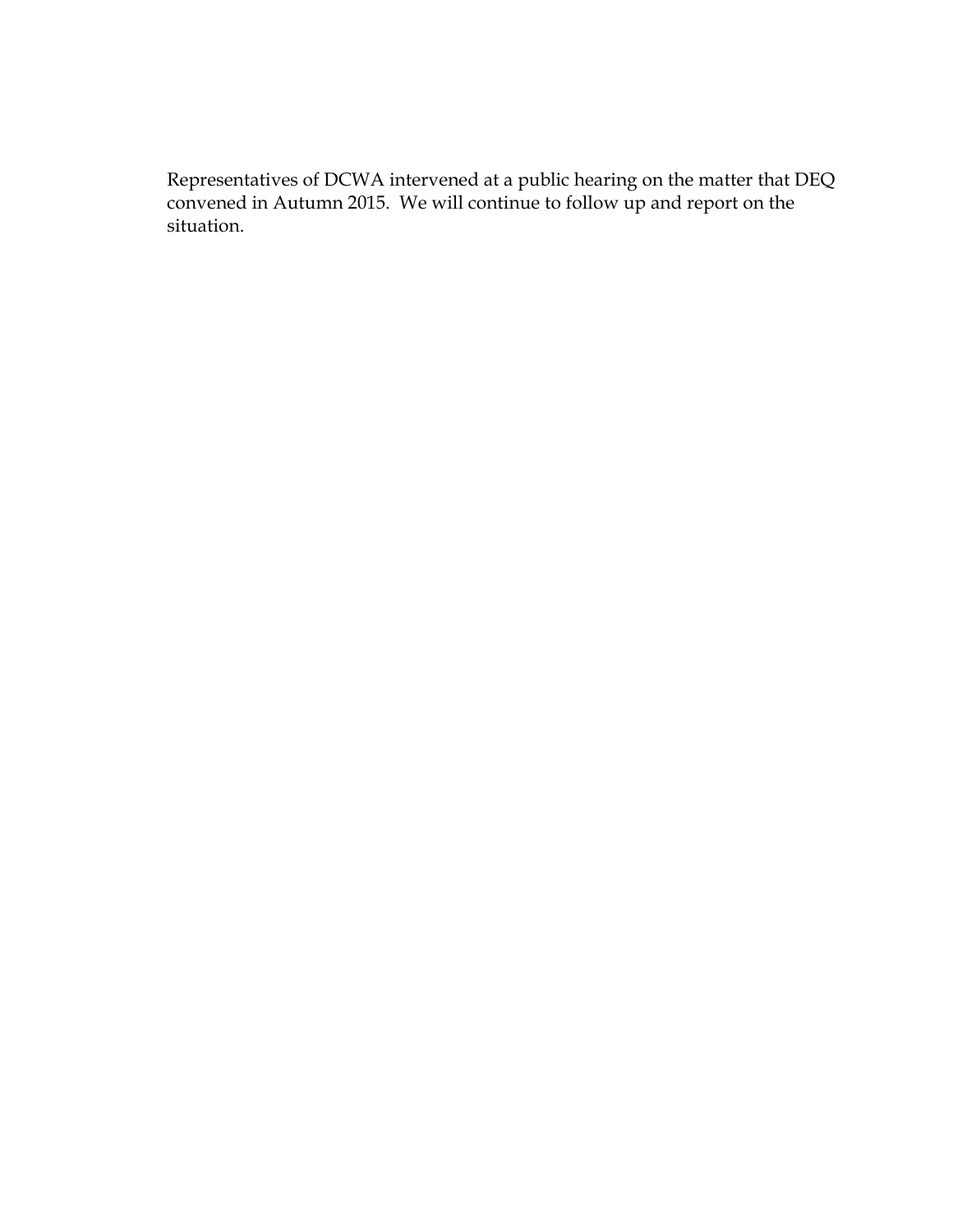

Duck Creek Watershed Assembly - Spring / Summer 2016

We are reaching out to neighbors adjacent to Duck Lake and Duck Creek for the purpose of getting assistance with Lake & Stream monitoring jobs. Our volunteer numbers are inadequate for the jobs that need to be done for water quality assurances.

We need people to assist with the following jobs:

- 1. Creek macro invertebrate sampling once in the spring  $\&$  once in the autumn. Creek wading & netting is involved.
- 2. Lake Dissolved Oxygen & Temperature monitoring twice monthly, May thru September. Boating is involved.
- 3. Lake Chlorophyll-a sampling mid-monthly, May thru September. Boating is involved.

If you are willing to spend some time to be trained to assist, we would appreciate it; otherwise, this important work may not be done because there are not enough volunteers to do the sampling / monitoring.

Monitoring activities follow protocols developed by the Michigan Clean Water corps (MiCorps) for use by volunteer groups statewide. These protocols include quality assurance provisions that help ensure the reliability and comparability of the data produced. Go to micorps net if you would like more information.

No prior experience or scientific background is required. DCWA will provide you with the training and guidance needed.

## Please contact Chris Deur 231-744-7775 or email me at janchrisdeur@yahoo.com THANKS!

#### Spring phytoplankton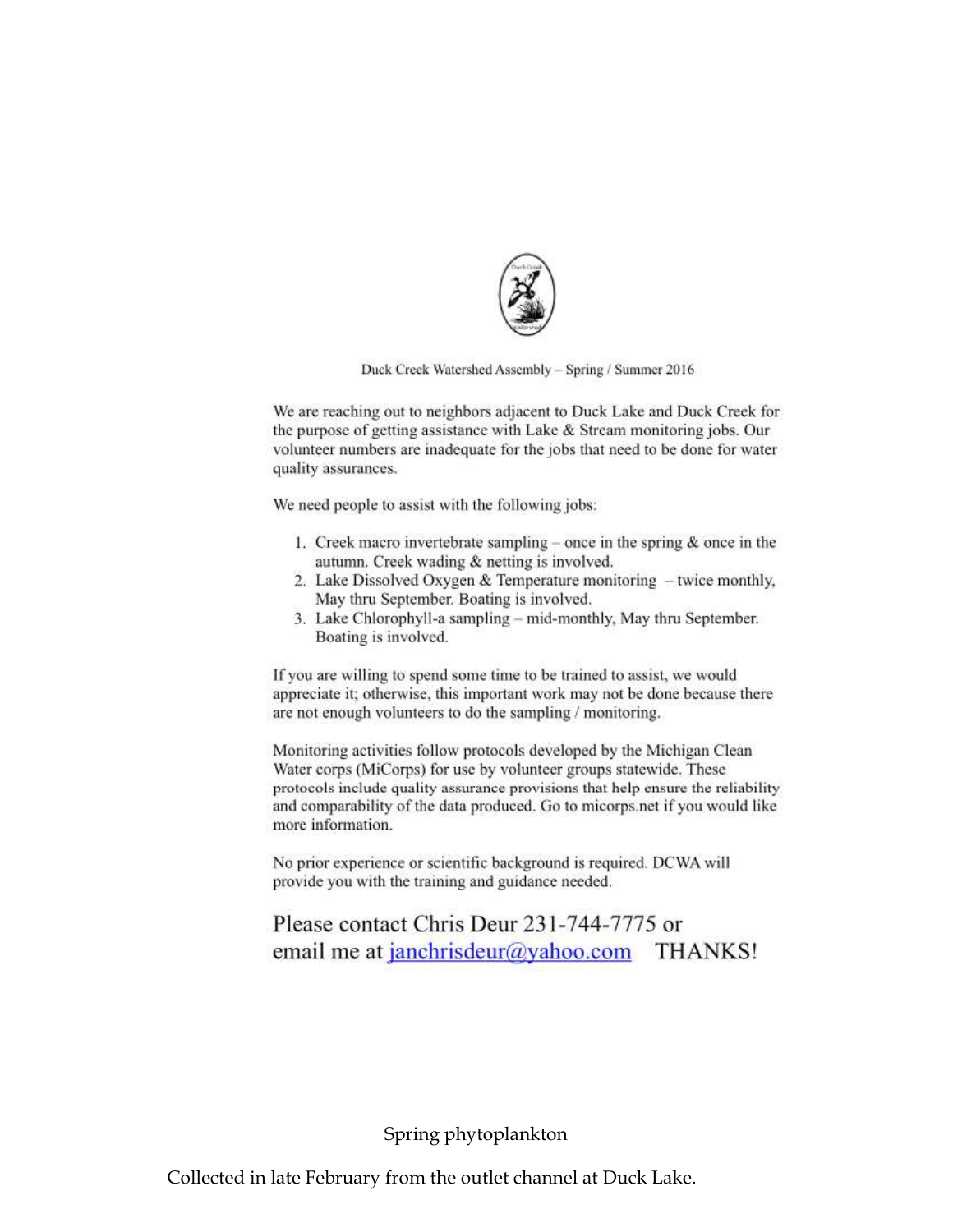